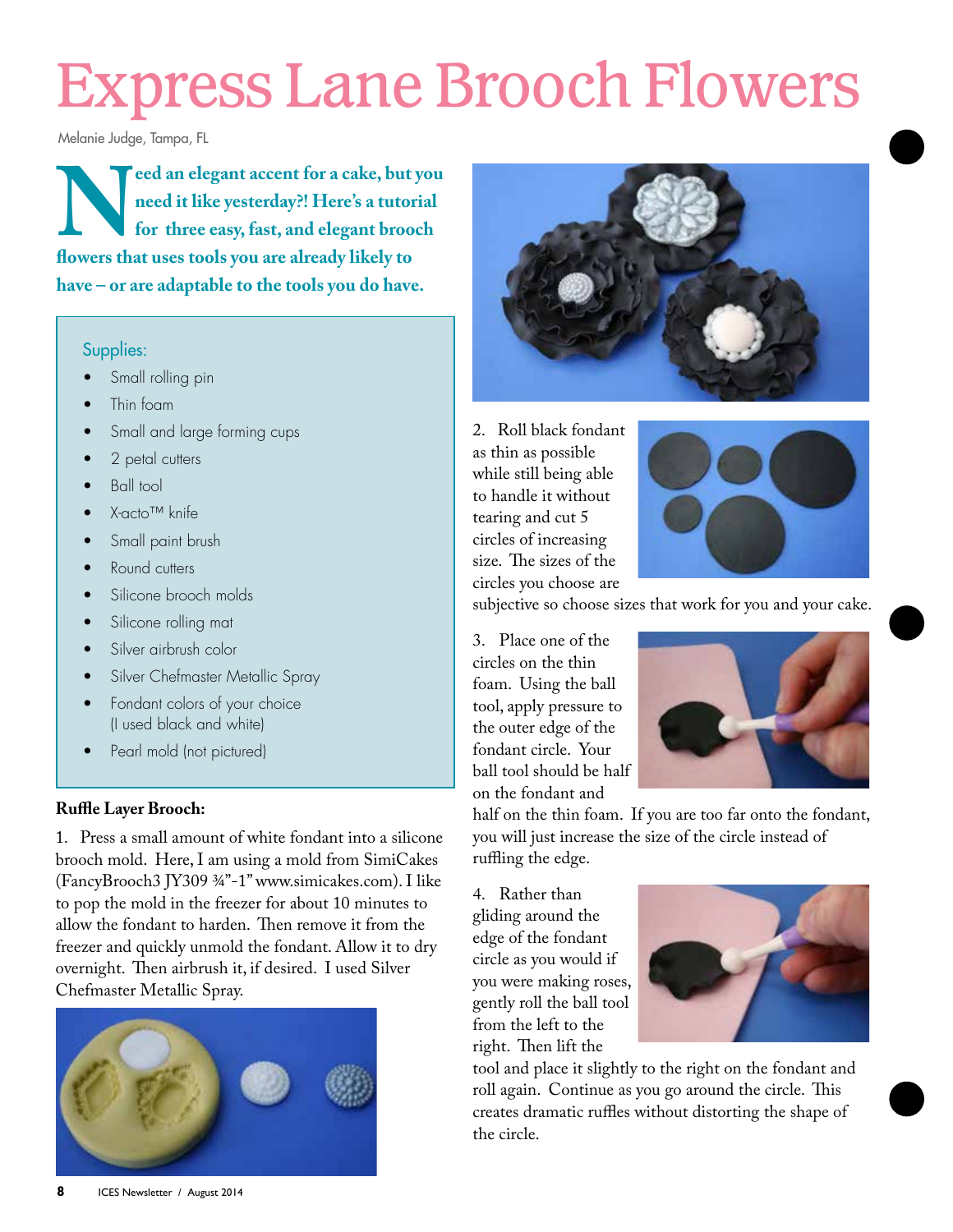5. Ruffle each circle. Stack the 3 largest circles in decreasing order, with the largest circle on the bottom. You may need to add a small amount of water to the center of the



circle to "glue" the next one in place. Separately stack the 2 smallest circles in the same way and place the pre-made brooch center inside the smallest circle. Allow this portion to dry in a small former. Once dry, add to the 3 larger circles. And this brooch is finished!

#### **Blossom Brooch:**

1. Create a strand of pearls by placing a small amount of white fondant in a small pearl mold. Place the mold in the freezer for about 5 minutes. Meanwhile, roll a ball



of fondant slightly larger than a small gumball. Smash the ball against your work surface with the palm of your hand. This will create a dome or half-circle. Remove the pearl mold from the freezer and quickly unmold the strand of pearls. Wrap it around the fondant dome and set the whole thing aside to dry.

2. Roll black fondant to the same thickness as the previous brooch. Cut 2 small blossoms and 2 larger blossoms. Again, the sizes of the blossoms you choose are dependent upon



your cake design and the cutters you have on-hand.

3. Place a small blossom on the thin foam. This time, place the ball tool completely on one of the petals. Apply gentle pressure and slide the ball tool in a circular motion,



staying on the petal. This will serve two purposes: to slightly cup the petal and to slightly increase the size. (A in the next photo)

4. Next, move the ball tool off the edge of the petal and slide it around the rim of the petal, just like you would if making a rose (B in the photo). You will end up with



a slightly cupped, ruffled petal. Do this for both small blossoms. Apply a little water to the center of one of the blossoms and stack the other on top of it, arranging the petals of the top blossom to lie in between the petals of the bottom blossom.

5. Now, move to one of the larger blossoms. The cutter I used did not have individual petals so I used an X-acto™ knife to cut about ¼ inch and create the individual petals.



6. There is no need to increase the size of these petals so we will just ruffle the edges like you would if making a rose. Gently slide the ball tool around the edge of the petal on the thin foam.



7. Place the brooch center in the middle of the stacked small blossoms and allow it to dry in the small former. Stack the larger blossoms and allow it to dry in the large former. Once dry, glue the pieces together with a little water. If desired, you can paint the brooch center with silver airbrush color.





*(Continued on next page)*